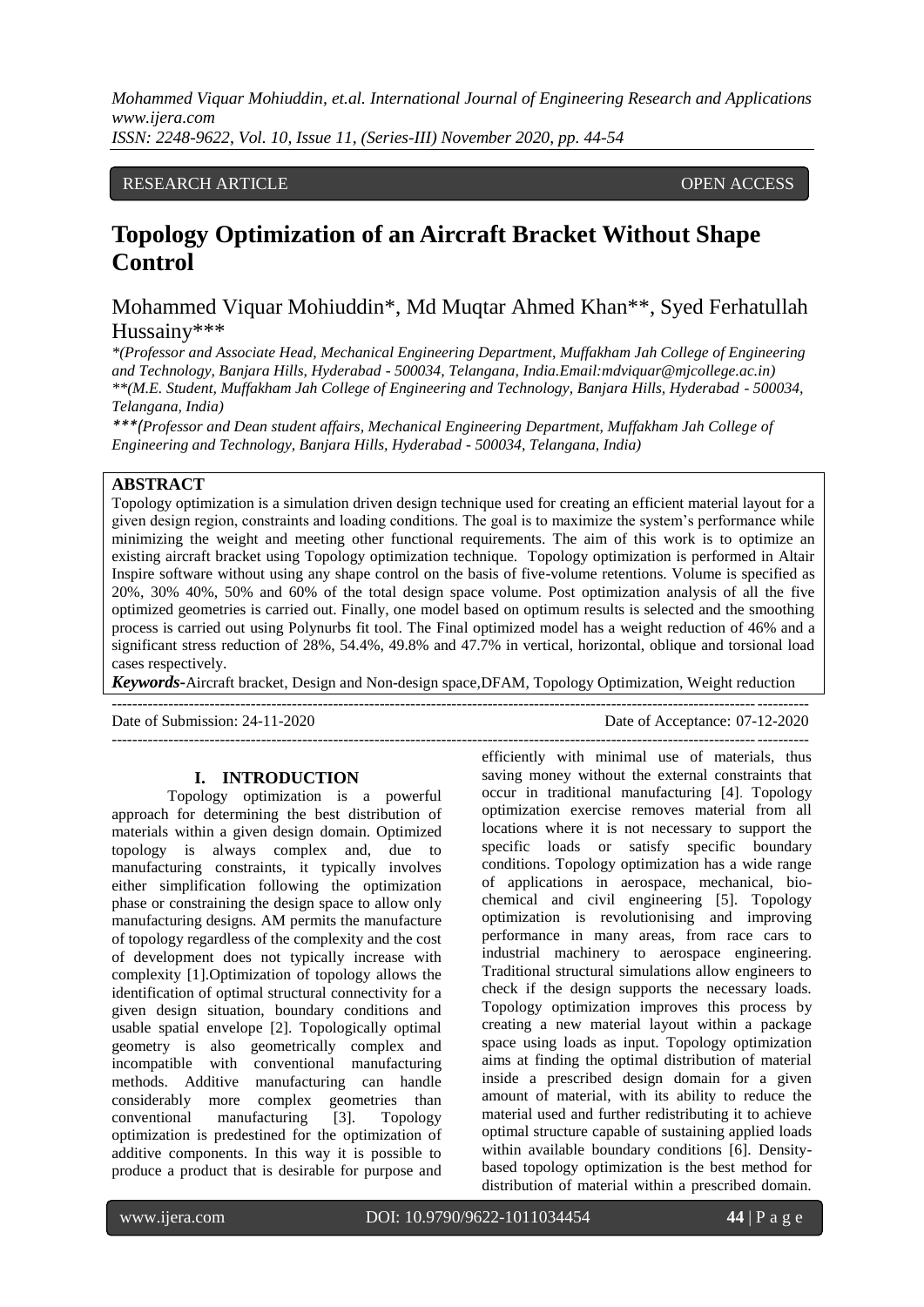It does so by discretizing the design domain and optimizing density variables associated to each element within the discretization. It is a systematic tool to produce a strong part with less waste of material [7]. In this work, Altair Inspire is used to carry out Topology optimization. One of the main challenges of Industry 4.0 is to reduce the resource consumed during industrial manufacturing process. Therefore, it would be interesting to explore other materials which may be able to offer similar mechanical properties but with a lower cost [8].

Inspire is a very powerful software for performing topology optimization which enables simulation-driven design to produce light weight<br>designs with improved strength and designs with improved strength and manufacturability. The topology optimization solver used by Inspire is the same as that in Optistruct [9]. It allows users to rapidly and efficiently build and explore structurally efficient ideas. The part is an aircraft engine bracket. Its function is to support the weight of the cowling during engine service. It must not break or warp during engine handling. It stays on the engine at all times. It plays no active role during the operation of the engine. The bracket is used only periodically. Reducing the weight of any aircraft component has an impact on fuel usage and emission levels [10].The original bracket is made in Titanium alloy Ti6Al4V. The bracket weighs 2050 grams and has a volume of  $463 \text{ cm}^3$ .

#### **1.1 Research Objective**

The goal of this work is to optimize an existing aircraft bracket using Topology optimization technique and to emphasize its importance. Topology optimization is performed without using shape controls. Based upon the output of Topology optimization, the bracket is smoothed and verified for structural stability.

#### **II. METHODOLOGY**

The CAD design is modelled in SolidWorks 2013 then Pre-Optimization analysis is performed to verify the feasibility of optimization. The Pre-Optimization analysis is carried out in Aluminium 7075. Aluminium 7075 is selected because of its high yield strength of more than 500 Mpa. It's low density and high stress resistance makes it fit for highly stressed structural applications which provides weight saving over Titanium. After confirming the feasibility of optimization, Topology optimization is performed.Topology optimization process begins with gross model. In Gross model, Part is divided into design and non-design regions. In order to execute a topology optimization, objective functions must be established. Optimization objectives and constraints are used to define the purpose of a topology optimization. A

single objective is set, and then a number of complimentary constraints can be assigned [11].



## **Figure 1.** Methodology

Topology optimization is carried out based on five volume retentions, which results in five geometries. Mass targets are used to specify the amount of material to keep, the mass target can be defined either as a percentage of the total volume of the design space or as the total mass of the entire model. For this study, volume is selected as variable for mass targets constraint. Volume is specified as 20%, 30% 40%, 50% and 60% of the total design space volume. Symmetry constrain is applied but not Shape control. Post optimization analysis of each optimized geometries is performed. The minimum factor of safety should be 1.5 for an Aircraft part to be airworthy in accordance with Federal Aviation Regulation (FAR 25). The final model is selected based on optimum results. Smoothing operation is performed on final selected model using Polynurbs Fit which accurately and efficiently represents curved surfaces.

## **2.1 CAD Modelling**

A CAD design of bracket is modelled in SolidWorks 2013 as shown in the Fig 2. FEA analysis is performed in Altair Inspire 2019.1, tetrahedral element is used for meshing as it is the only default option available in the software, with element size of 2.9 mm.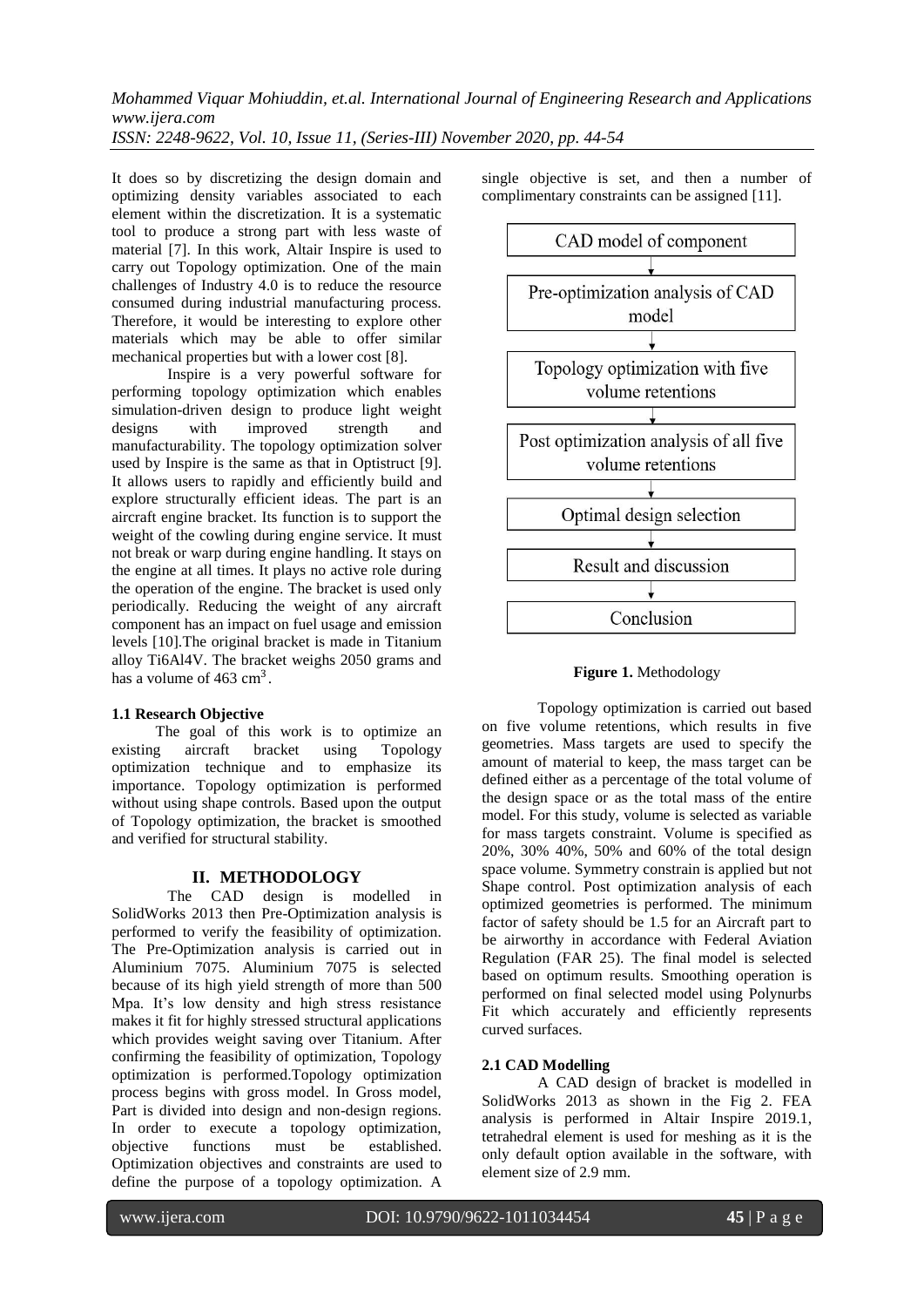



**Fig. 2 (**a) CAD Model of Bracket and (b) Part drawing

#### **2.2 Loads and boundary conditions**

The part is subjected to the 4 load cases. The defined loads are applied to the 19 mm diameter clevis hole at interface 1 while the 2-5 interfaces are fixed. In all load situations, the interfaces where the bolts are in contact with the bracket (four holes) are restricted in all directions.



**Figure 3.** Loading conditions

For load case 1, a concentrated force of 35586 N is applied in the direction of Z. In the case of load case 2, a concentrated force of-37810 N is applied in the negative direction of Y. For load case 3, a concentrated force of 42258 N is applied along a line 42 degrees from the vertical. Finally, for load case 4 a 565 N-m (564924 N-mm) moment is added to the middle line of the clevis.

| <b>DIRECTION</b> | <b>FORCE</b> |
|------------------|--------------|
| Vertical         | 35586 N      |
| Horizontal       | 37810 N      |
| 42 from vertical | 42258 N      |
| Torsional        | 565 N-m      |

#### **2.3 Pre-Optimization Analysis**

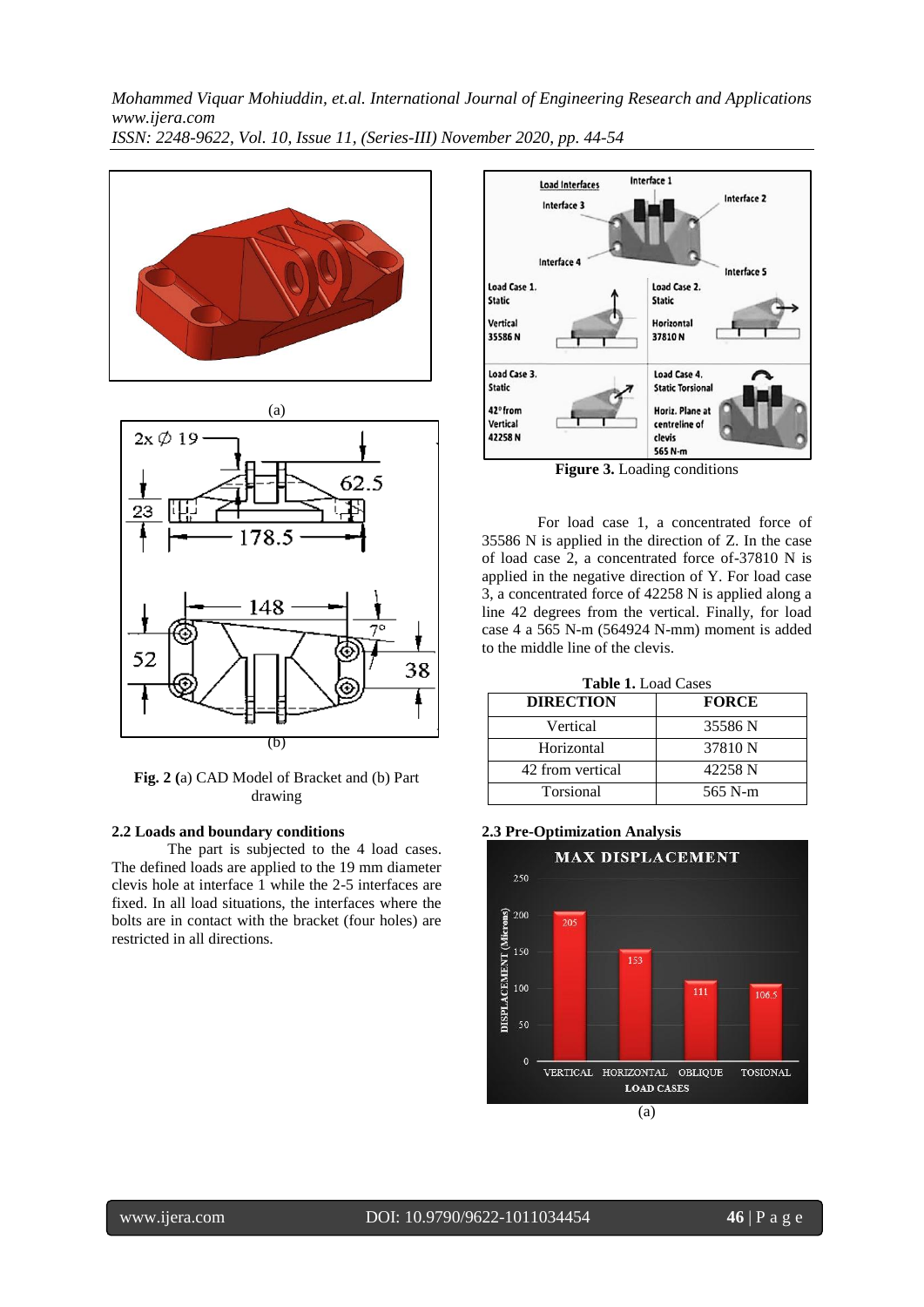**MAX VON MISES STRESS**  $400$ 350 VON MISES STRESS (MPA)  $244$ 300 319  $28$ 250 200  $150$ 100  $50$ VERTICAL HORIZONTAL OBLIQUE TORSIONAL **LOAD CASES** (b) **MAX VON MISES STRESS** 400 350 VON MISES STRESS (MPA) 344  $300$ 319 250 200 150 100 50 VERTICAL HORIZONTAL OBLIQUE TORSIONAL **LOAD CASES** (c)

**Figure 4.** (a), (b), (c) Pre-Optimization Analysis Results

The pre-optimization study of the aircraft bracket is performed in Altair Inspire by considering Aluminium 7075. The shift of material from Titanium Ti-6Al-4V to Aluminium 7075-T6 is suggested. Pre-optimization is conducted to check the feasibility of using aluminium alloy as an alternative to Titanium for optimization. As a consequence of material change, the bracket weighs 1294 grammes.



**Figure 5.** Max Von Mises Stress of each load case

The study of the original part showed higher displacement and Von Mises stress only in areas near the upper holes of the part, as all loads are applied from the clevis arm as shown in Fig 5. The displacement increased as a result of material change. The safety factor for horizontal, oblique and torsional load cases is 1.4, 1.3 and 1.2 which is below the minimum safety factor of 1.5 for the part to be airworthy, in compliance with the Federal Aviation Regulations (FAR 25). The peak stress correlates to the contact stresses between the pin and the clevis arm. The high levels of stress and relatively unstressed material indicate the inefficient use of the material in the part. Stress concentrations restrict the potential strength of the part and therefore adversely affect the stiffness of the part. Thus, we keep the material that is necessary and therefore we can optimise the weight of the bracket.Therefore, this Pre-Optimization analysis suggest that it is possible to optimize the bracket with Aluminium 7075.

## **III. TOPOLOGY OPTIMIZATION**



Post optimization analysis of each optimized model

Design selection Smoothing operation

## **Figure 6.** Topology Optimization Methodology

#### **3.1 Gross Model**

The design process starts from the gross model; this model does not describe the shape of the part but contains just the information of the boundary dimension that the part can occupy and the interface that cannot be modified [12].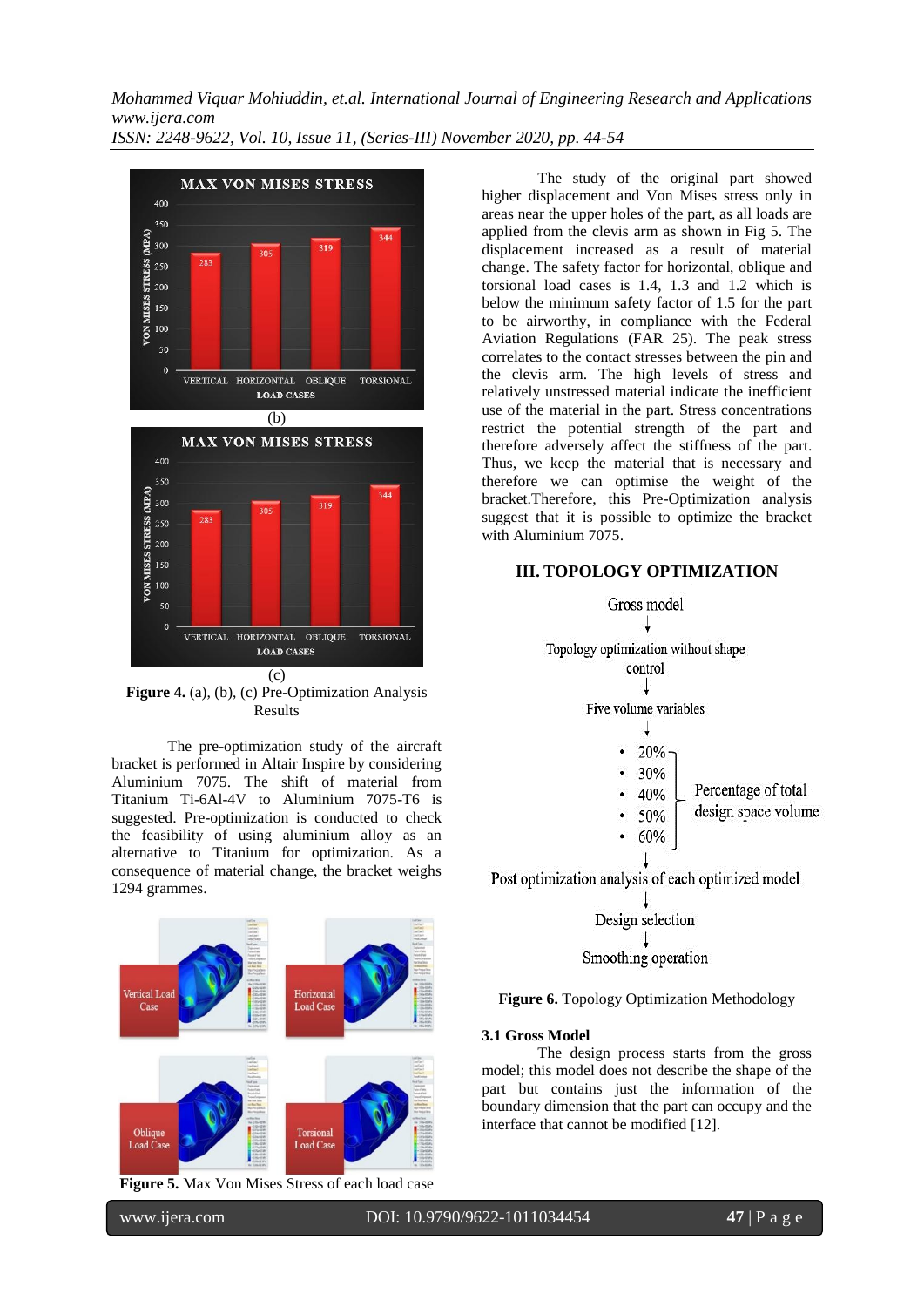

**Figure 7.** Design and Non-design regions in gross mode

Topology optimization starts with the assignment of design and non-design regions. Using the partition function, the bracket is divided into design and non-design domains[13]. Design region and non-design region are depicted in red and white colour as shown in Fig 7. Design space is lined with finite elements. Each iteration determines which of the elements will be empty and which will represent the material[14]. Interfaces where the bolts are in contact and the clevis arm is designated as a nondesign region, the rest of the component is designated as a design region. Non-design regions are areas which are not removed during optimisation. The design regions are areas where the algorithm is used to meet the structural requirements of the component. After the design of the gross model, the boundary restriction, the material properties and the loads shall be imposed on the part[12].

#### **3.2 Topology Optimization Run**

Using Altair Inspire 2019.1 software, topology optimization is performed in iterations by considering the boundary conditions set out in section 2.2. At each iteration, the design is subjected to analysis in order to verify the structural stability which is then compared to the pre-optimization results. The analysis of the optimized model is also carried out in the Altair Inspire software. Five separate topology optimizations are performed on the basis of volume variables. The goal of this topological optimization is to optimize stiffness while minimizing mass. The minimum thickness constraint of 9 mm is chosen and the minimum safety factor should be 1.5, as stated by the Federal Aviation Regulation (FAR 25), in order for the component to be airworthy. For all topology optimizations performed, the objective function is defined as the maximum stiffness of the bracket. Five topology optimization iterations without a

shape control are performed along with a symmetry constrain and analyzed in order to create an optimized design. The mass target can be defined either as a percentage of the total volume of the design space or as the total mass of the entire model. For this study, volume is selected as mass target constraint. Five volume targets are selected. The volume is specified as 20%, 30%, 40%, 50% and 60% percentage of the total design space volume. The total weight of the bracket in aluminium is 1294g and original part volume of design space is  $433$ cm<sup>3</sup>.

**3.3 Topology optimization without shape control**



**Figure 8.** Symmetry plane

Five topology optimization iterations are performed without shape control. The volume is specified as 20%, 30%, 40%, 50% and 60% percentage of the total design space volume. Shape control is not applied. Only symmetry constraint is applied as it is used to generate symmetric shapes, even under asymmetric conditions. The direction of symmetry plane is perpendicular to the bracket from the centre of the two clevis arms as shown in Fig 8.The Topology optimization parameters are set for a target mass of 20%, 30%, 40%, 50% and 60% percentage of the total design space volume with a 9 mm minimum thickness constraint. The optimized geometries for all five-volume retentions are shown inFigs 9 to 13. As the optimization is performed, simultaneously at the end of each iteration, the optimized models are subjected to analysis to check for the structural stability by applying same boundary conditions as described in the section 2.2.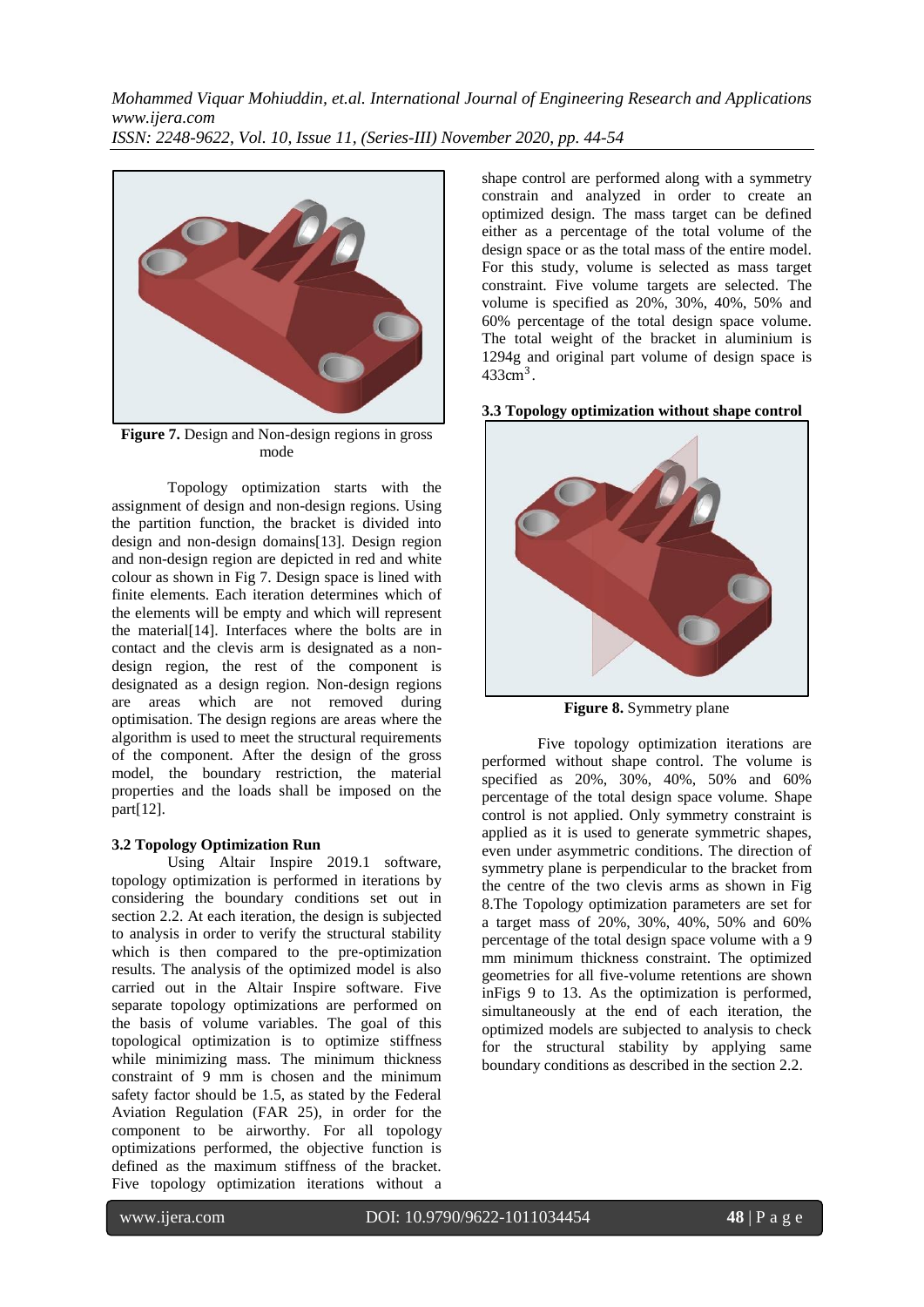

(a)



(b)

**Figure 9.** (a) (b) Optimized model for 20% volume retention



(a)



**Figure 10**. (a) (b) Optimized model for 30%





(a)



(b)

**Figure 11.** (a) (b) Optimized model for 40% volume retention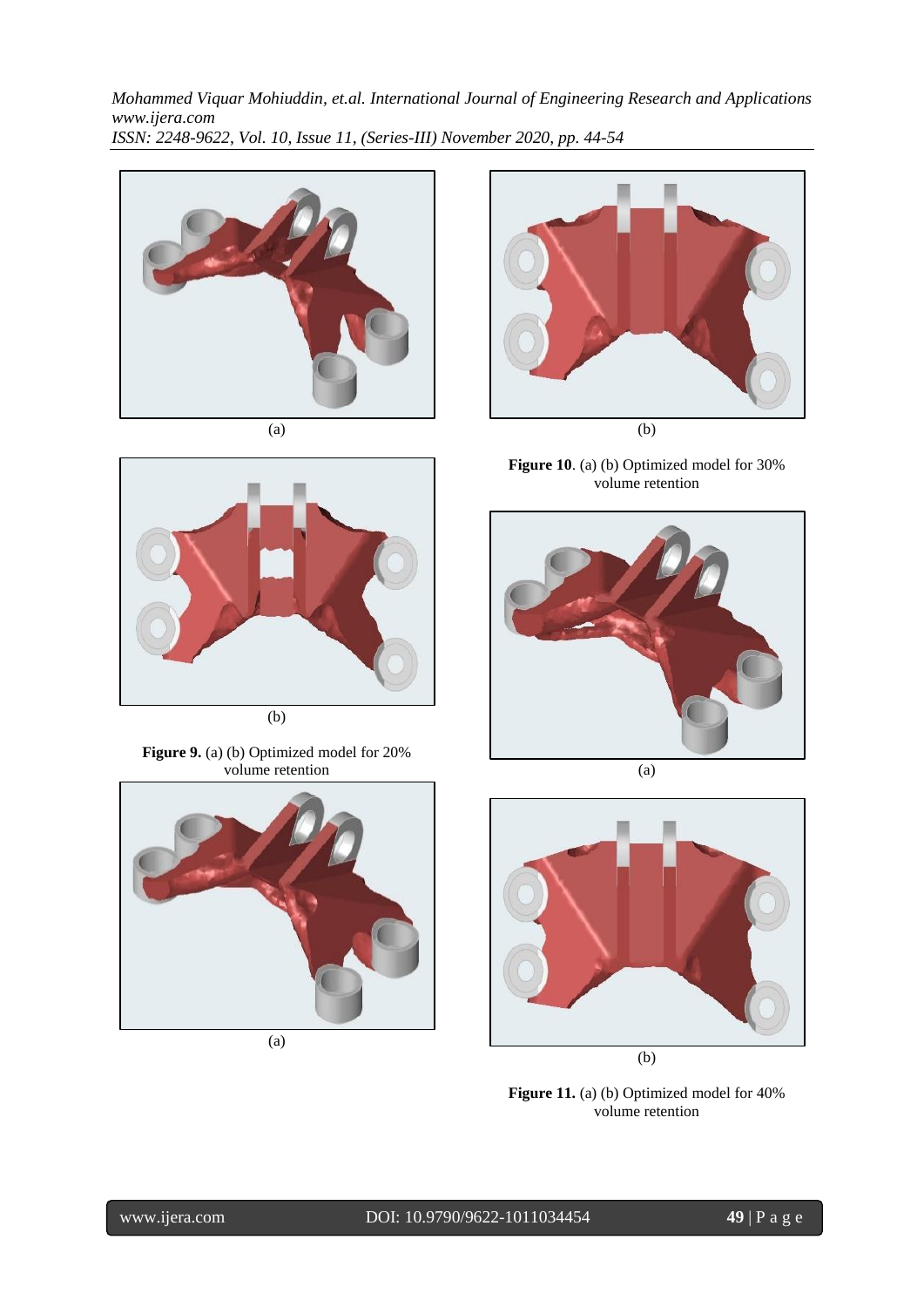

(a)



**Figure 12.** (a) (b) Optimized model for 50% volume retention



(a)



(b)

**Figure 13**. (a) (b) Optimized model for 60% volume retention

## **3.4 Post Optimization Analysis of all fiveoptimized models without shape control**

Since the study of all five optimized models is carried out it is very important to compare the results of the topology optimization and the different structural parameters for each iteration. The postoptimization structural stability study is carried out. The findings are presented in the graphs below. The X-axis represents 4 load cases and the Y-axis represents a minimum safety factor, maximum displacement and a maximum von mises stress. In compliance with the Federal Aviation Regulation (FAR 25), the minimum safety factor should be 1.5, the optimized model should therefore have a minimum safety factor of 1.5. Topology optimized geometry for 20 percent volume retention is rejected as it does not satisfy 1.5 Safety factor as specified by FAR. The remaining four optimized models are compared on the basis of displacement, von mises stress and weight.

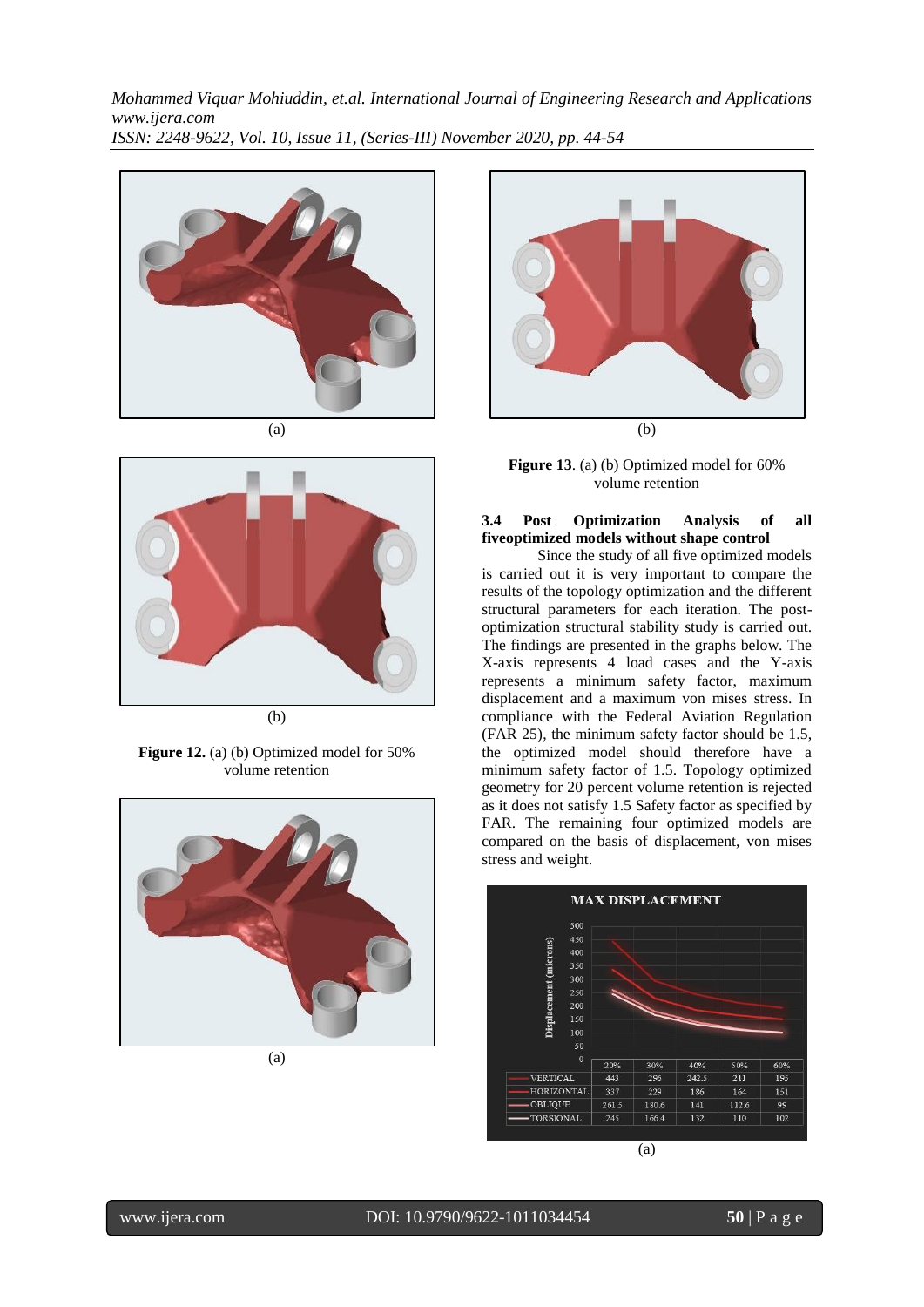



**Figure 14.** (a), (b), (c) Post-Optimization analysis results of all five optimized models without shape control

From the above graphs, it can be shown that as the percentage of total design space volume of optimized models increases, displacement and stress decreases with increased safety factors. As a result, the volume and weight of the bracket also increase. Optimized model with 50% volume retention has lower displacement and stress compared to optimized 30% and 40% volume retention models. Although the displacement and stresses are marginally higher compared to the optimized model with 60% volume retention but has less weight. There is very little difference between the 50% and 60% models. The result with the best balance between displacement, von mises stress and volume-to-weight ratio is therefore an optimized bracket with a 50% volume retention. Thus, optimized bracket with a 50% volume retention is selected on the basis of optimum results.





Figure 15. (a) Weight and (b) Volume of all five optimized models

#### **3.5 Smoothing Operation**

Final geometry resulting from the optimisation is rough in the sense that it is based on the initial tetrahedral finite element mesh. The Inspire generates topology designs in a tessellated format, which may not be manufacturable. It is important to smooth the optimized model. To make the topology design manufacturable, post-processing is usually required to identify, smooth and<br>parameterize the structural boundary [15]. parameterize the structural boundary [15]. Smoothing is the process of converting an optimised 3D mesh into a manufacturable form. Polynurbs Fit tool is used to accurately and efficiently represent curved geometry. It automatically fits a Polynurbs to an optimized shape.The optimized design can only be exported in STL format (.stl) to other CAD software for a re-design phase or it can directly be sent to an additive manufacturing machine.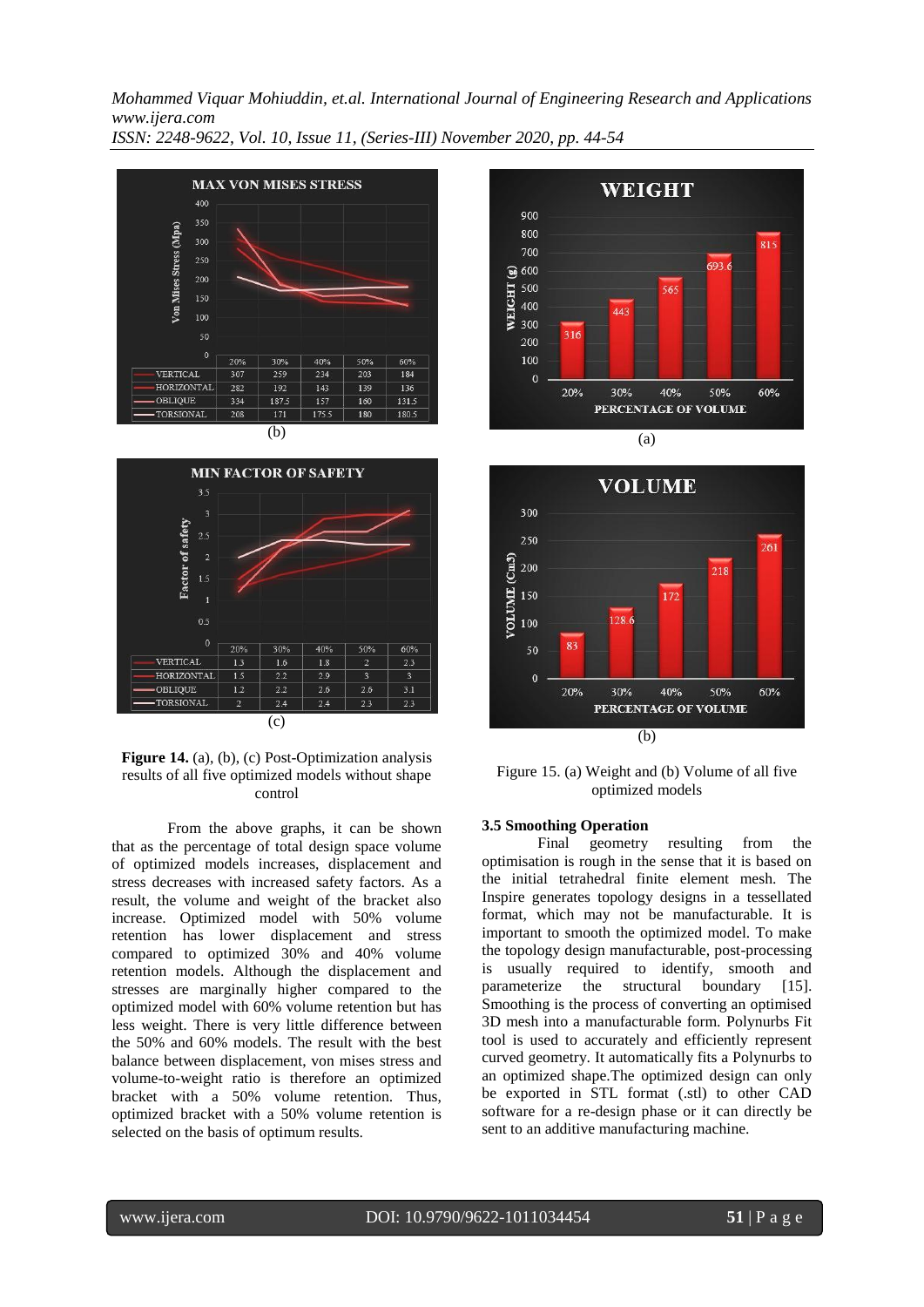





## **IV. RESULT AND DISCUSSION 4.1 Original bracket in comparison with Topology optimized bracket**

Original bracket is compared with the Topology optimized bracket. The optimized model substantially enhanced the bracket by reducing stresses while retaining a safety factor above 1.5.Previously, the minimum safety factor for horizontal, oblique and torsional load cases was less than 1.5, which was not satisfactory in compliance with the Federal Aviation Regulation (FAR 25), but after optimization, the safety factor has increased above 1.5 mark.







**Figure 17.** (a), (b), (c) Comparison of original bracket and Topology optimizedbracket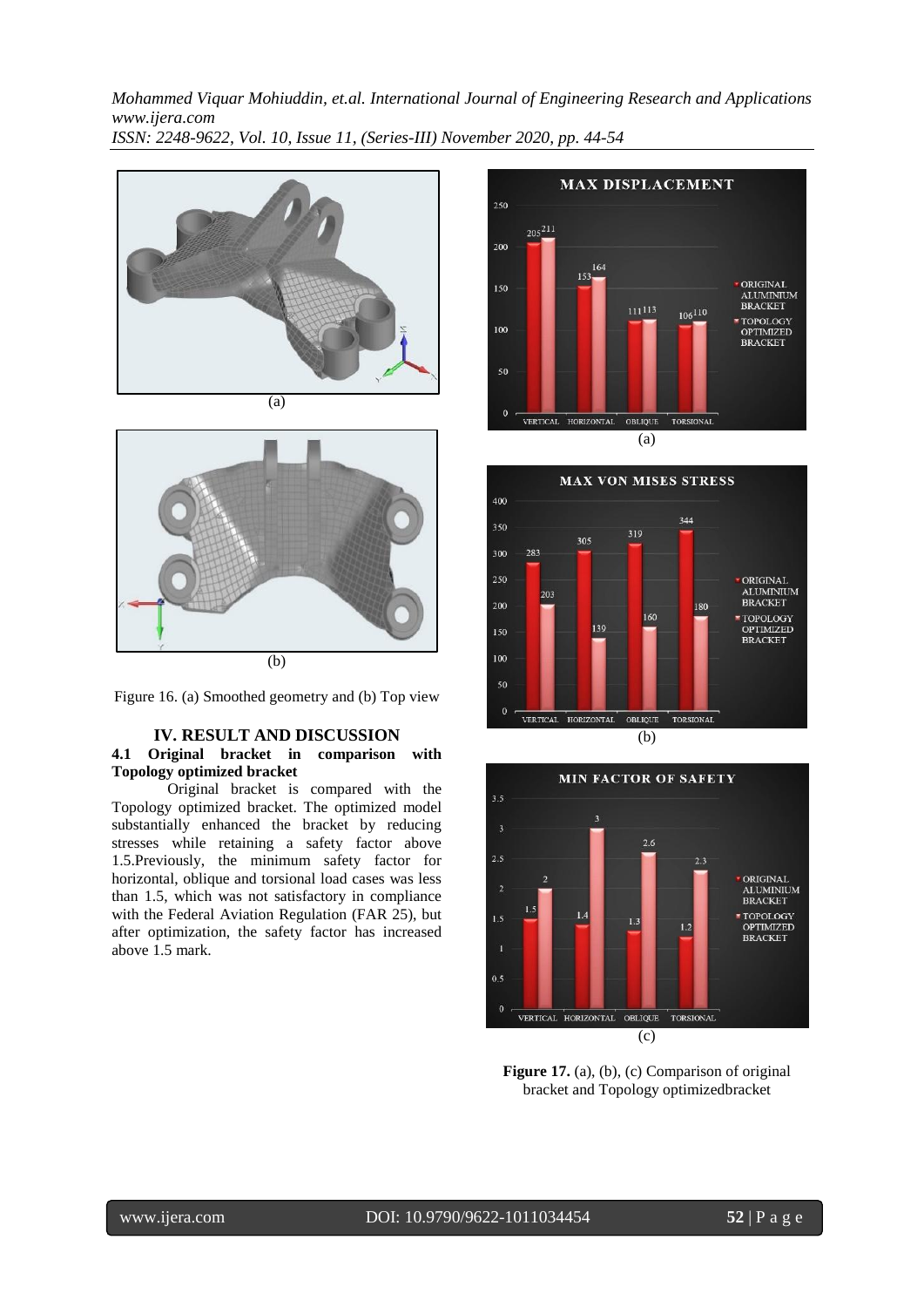*Mohammed Viquar Mohiuddin, et.al. International Journal of Engineering Research and Applications www.ijera.com*

*ISSN: 2248-9622, Vol. 10, Issue 11, (Series-III) November 2020, pp. 44-54*





**Figure 18.** (a) Weight and (b) Volume Comparison

There is asubstantial reduction in weight and stressesof the Topology optimized model. The Topology optimized model has 28%, 54.4%, 49.8% and 47.7% stress reduction in vertical, horizontal, oblique and torsional load cases respectively. It has a volume reduction of 52.9% while the weight is reduced to 694g from 1294g that is reduction of 600g which is 46% weight saving.

## **V. CONCLUSION**

## **5.1 Conclusions**

The advantages of topology optimization are seen in this work compared to traditional design. The optimized model is the product of a Topology optimization process with a weight reduction of 46% relative to the original bracket. The Topology optimized model has a stress reduction of 28%, 54.4%, 49.84% and 47.67% respectively in vertical, horizontal, oblique and torsional load cases. Successful reductions in weight and stress levels are accomplished with regard to the design space and the applied forces.

## **REFERENCES**

- [1] Brackett, D., I. Ashcroft, and R. Hague. "Topology optimization for additive manufacturing." In *Proceedings of the solid freeform fabrication symposium, Austin, TX*, *vol. 1*, pp. 348-362. 2011.
- [2] Leary, Martin, Luigi Merli, Federico Torti, Maciej Mazur, and Milan Brandt. "Optimal topology for additive manufacture: A method for enabling additive manufacture of supportfree optimal structures." *Materials & Design 63* (2014): 678-690.
- [3] Langelaar, Matthijs. "Topology optimization of 3D self-supporting structures for additive manufacturing." *Additive Manufacturing 12* (2016): 60-70.
- [4] Junk, Stefan, Benjamin Klerch, Lutz Nasdala, and Ulrich Hochberg. "Topology optimization for additive manufacturing using a component of a humanoid robot." *Procedia CIRP 70* (2018): 102-107.
- [5] Orme, Melissa, Ivan Madera, Michael Gschweitl, and Michael Ferrari. "Topology optimization for additive manufacturing as an enabler for light weight flight hardware." *Designs* 2, *no. 4* (2018): 51.
- [6] Lim, Seng Tat, and Tze Thong Wong. "Unleash the potential of additive manufacturing with topology optimization." In *AIP Conference Proceedings*, *vol. 2035, no. 1, p. 040007*. AIP Publishing LLC, 2018.
- [7] Rozvany, George IN. "A critical review of established methods of structural topology optimization." *Structural and multidisciplinary optimization 37, no. 3* (2009): 217-237.
- [8] López-Castro, Juan D., A. Marchal, L. González, and J. Botana. "Topological optimization and manufacturing by Direct Metal Laser Sintering of an aeronautical part in 15-5PH stainless steel." *Procedia Manufacturing 13* (2017): 818-824.
- [9] Reddy K, Sai Nithin, Ian Ferguson, Mary Frecker, Timothy W. Simpson, and Corey J. Dickman. "Topology optimization software for additive manufacturing: A review of current capabilities and a real-world example." In *International Design Engineering Technical Conferences and Computers and Information in Engineering Conference*, *vol. 50107, p. V02AT03A029*. American Society of Mechanical Engineers, 2016.
- [10] Morgan, H. D., H. U. Levatti, Johann Sienz, A. J. Gil, and D. C. Bould. "GE Jet engine bracket challenge: a case study in sustainable design." *Sustainable Design and Manufacturing* (2014): 95-107.